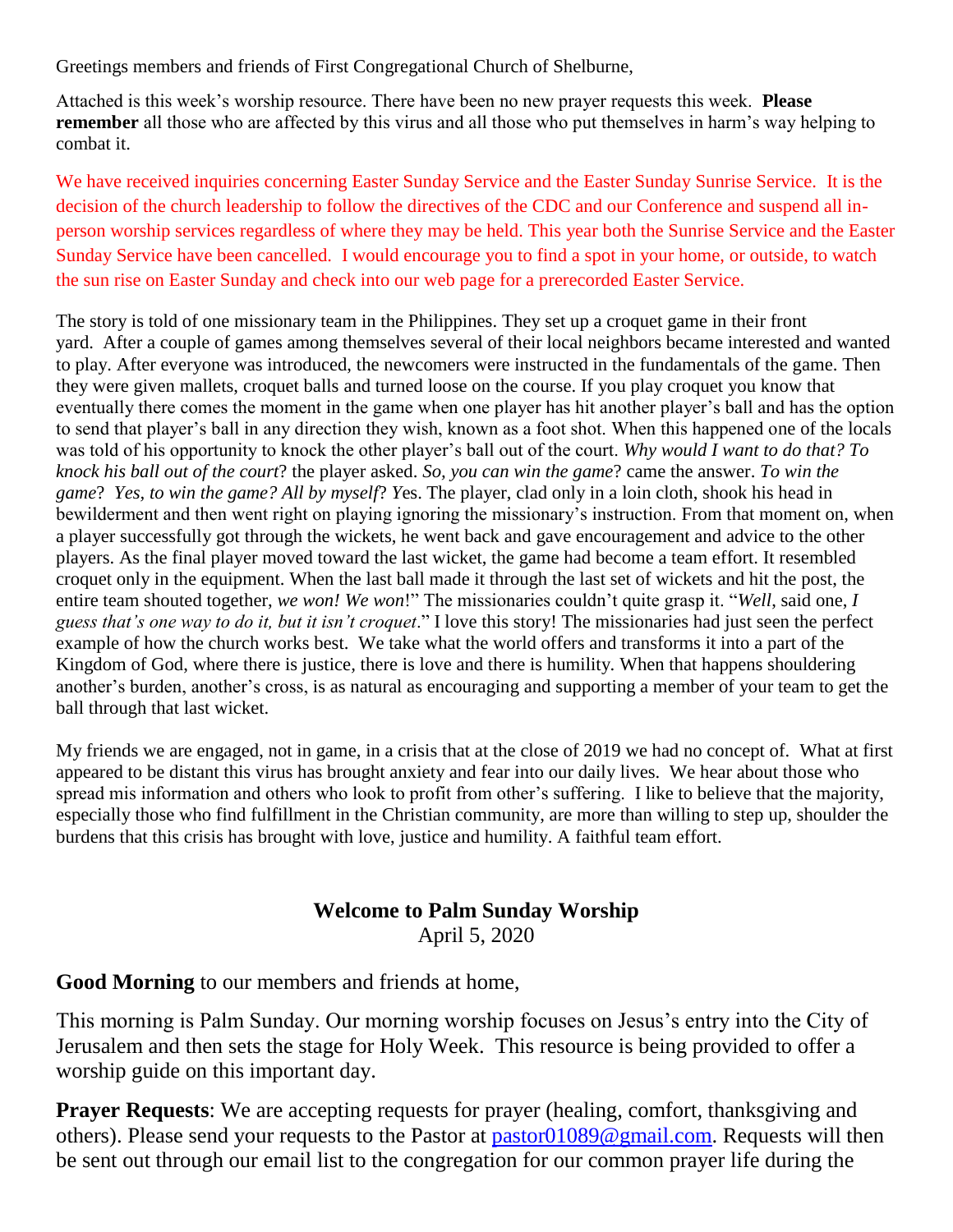week. PLEASE remember that all prayer requests received become public knowledge. If you are uncertain if your request for another might be confidential, do not send it.

**Easter Sunday:** We regret that our Sunday morning worship continues to be suspended for the safety and health of our people and our community. We are in the process of recording a modified Easter Sunday service that you will have access to before April 12.

## **And now let us be in worship**

## **A Call to Worship** Mark 11:7-10

We remember when Jesus entered Jerusalem; the disciples brought a colt to Jesus and threw their cloaks on it. Many people spread their cloaks on the road and others spread leafy branches that they had cut from the fields. Then those who went ahead and those who followed were shouting: *Hosanna! Blessed is the one who comes in the name of the Lord! Hosanna to the Son of David!*

## **Unison Morning Prayer and The Lord's Prayer**

**All Glory and Honor be to you, O Christ! With the rising of the sun on this new day, we praise you, we welcome you, and we sing in celebration. Just as you entered the city of Jerusalem, so enter into our hearts this day and be with us in our journey through this week, for the sake of Christ who taught us to pray saying…** *Our Father, who art in heaven, hallowed be thy name. Thy kingdom come, thy will be done, on earth as it is in heaven. Give us this day our daily bread and forgive us our debts as we forgive our debtors. And lead us not into temptation but deliver us from evil. For thine is the kingdom and the power and the glory forever. Amen.*

#### **Prayers of the People**

You may wish to add your own prayers for healing, prayers of thanksgiving, prayers for comfort and others. Silent prayer time for your own prayers and prayer requests is also included. The following prayer utilizes the Palm Sunday event in the past, the present and the future tense.

## **Let us come to God in prayer.**

God of Abraham, God of Jacob, of Ruth and Rachel, God of all creation and all our history. God of what once was, what is this day, and what is yet to be born,

This day we are pulled back, held in the present, and summoned into the future. We can see, as you did see, the day of glory, the passage of your Christ through the gates of Jerusalem. We see, as you did see, the days of freedom, turn into arrest and bondage. We summon to memory, what you remember, the love and courage of Jesus. His alertness to his calling, his unbreakable allegiance to you. We can see, as you did see, the crowds and their shouting, the waving of palms, and the shadow of the cross.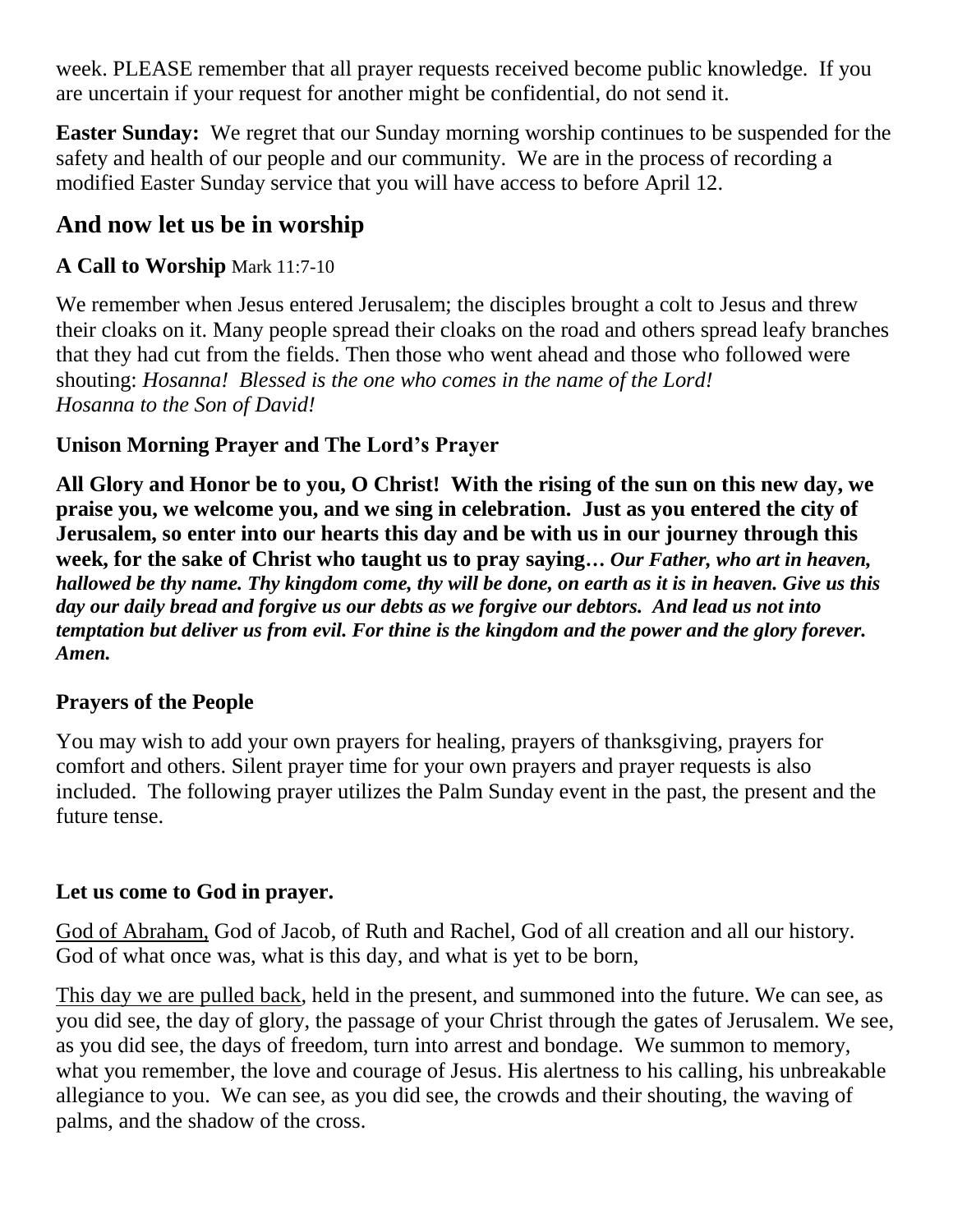This day we are also held in the present, challenged by our memory to keep our promises, honor all our pledges, and be faithful to our walk with Christ, and with each other in the present. Like the crowds, we are prone to cheer one day and walk away the next. We are often tempted to stand at the gate, and let Jesus pass us by then we turn away and return to where we have been before. In this present day, we pray for own love and courage. Our own alertness to our calling, and our own unbreakable allegiance to you

This day we are summoned into the future. We would go with Jesus, though the way is dark through this week. We would see his passion, and in so doing we would come to grips with the tears and the tragedies of our own lives. We would believe that in Jesus, there is salvation, there is healing, there is what we yearn for, to be free of all that binds us, holds us, imprisons and corrupts us. We would look into our future with hope, knowing that in all things, you are present, as you were yesterday, as you are today, as you will be tomorrow. And for this, we are grateful. Hear now, gracious God, these our prayers, the meditations of our hearts, the prayers of thanksgiving, of concern for others, for the ministries of our congregation, and for a time of wellness and wellbeing in our nation and our world (Time for silent prayer) Hear these our prayers for those we know and love:

**For healing** and comfort for Mary Cromack and for her husband Ted and grandson Teddy who are now in quarantine.

**For healing**, For John and Sherry Taylor's neighbor, Bill Bereneson who is now in hospice and for his loving wife Kay.

**For all this day** who have been affected by this virus, those in isolation, those in quarantine, and those who find their livelihoods threatened. We pray for all those who are working tirelessly tending to the sick and seeking ways of comfort and cure while placing themselves in harms way. Grant them strength and courage and the knowledge that they are loved. And so, O God, as we enter into this Holy Week, may we bring to mind the passion of your Christ even as attempt to stay together and keep our distance as your people. Amen.

#### **Gospel Lessons:**

Matthew 27:32 Mark 15:21 Luke 23:26

All four Gospels tell the story of Jesus' arrest, trails and crucifixion. They don't all include the same details. While Luke records Jesus saying, "Father, into Thy hands, I commit my Spirit!" Matthew and John do not. Of the four, only Matthew includes the scene where Pilate washes his hands before the crowds saying, "I am innocent of this man's bloods." One character that shows up in three of the four Gospels is Simon of Cyrene. Our readings this morning, from the Gospels of Matthew, Mark and Luke